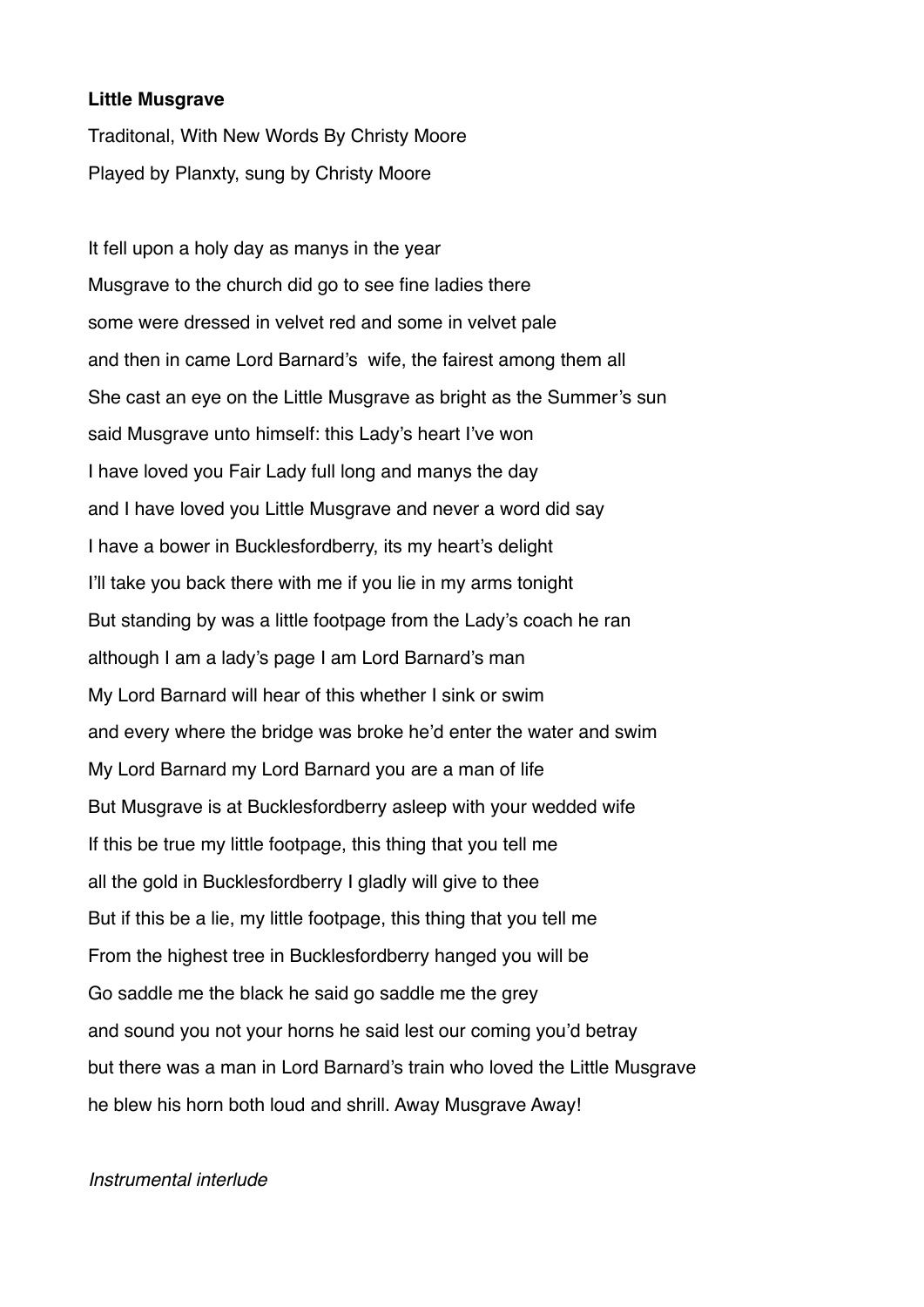I think I hear the morning cock I think I hear the jay I think I hear Lord Barnards men I wish I was away Lie still lie still my Little Musgrave and hug me from the cold 'tis nothing but a sheperd's lad abringing his flock to fold Is not your hawk upon his perch your steed eats oats and hay and you've a lady in your arms and yet you'd go away So he's turned around and he's kissed her twice and then they fell asleep when they awoke Lord barnard's men were standing at their feet How do you like my bed he said and how do you like my sheets How do you like My fair Lady that lies in your arms asleep Tis well I like your bed he said and great it gives me pain I'd gladly give a hundred pound to be on yonder plain Rise up rise up Little Musgrave rise up and then put on it'll ot be said in this country I slayed a naked man So slowly so slowly he got up and slowly he put on Slowly down the stairs thinking he'd be slain There are two swords down by my side and dear they cost my purse you can have the best of them and I will take the worst and the first stroke that Little Musgrave struck it hurt Lord Barnard sore but the next stroke Lord Barnard struck Little Musgrave ne'er struck more

### *Instrumental interlude*

And then up spoke the lady fair from the bed whereon she lay although you're dead my Little Musgrave still for you I'll pray How do you like his cheeks he said and how do you like his chin how do you like his dead body now there's no life within Tis more I like his cheeks she cried and more I want his chin its more I love that dead body then all your kit and kin